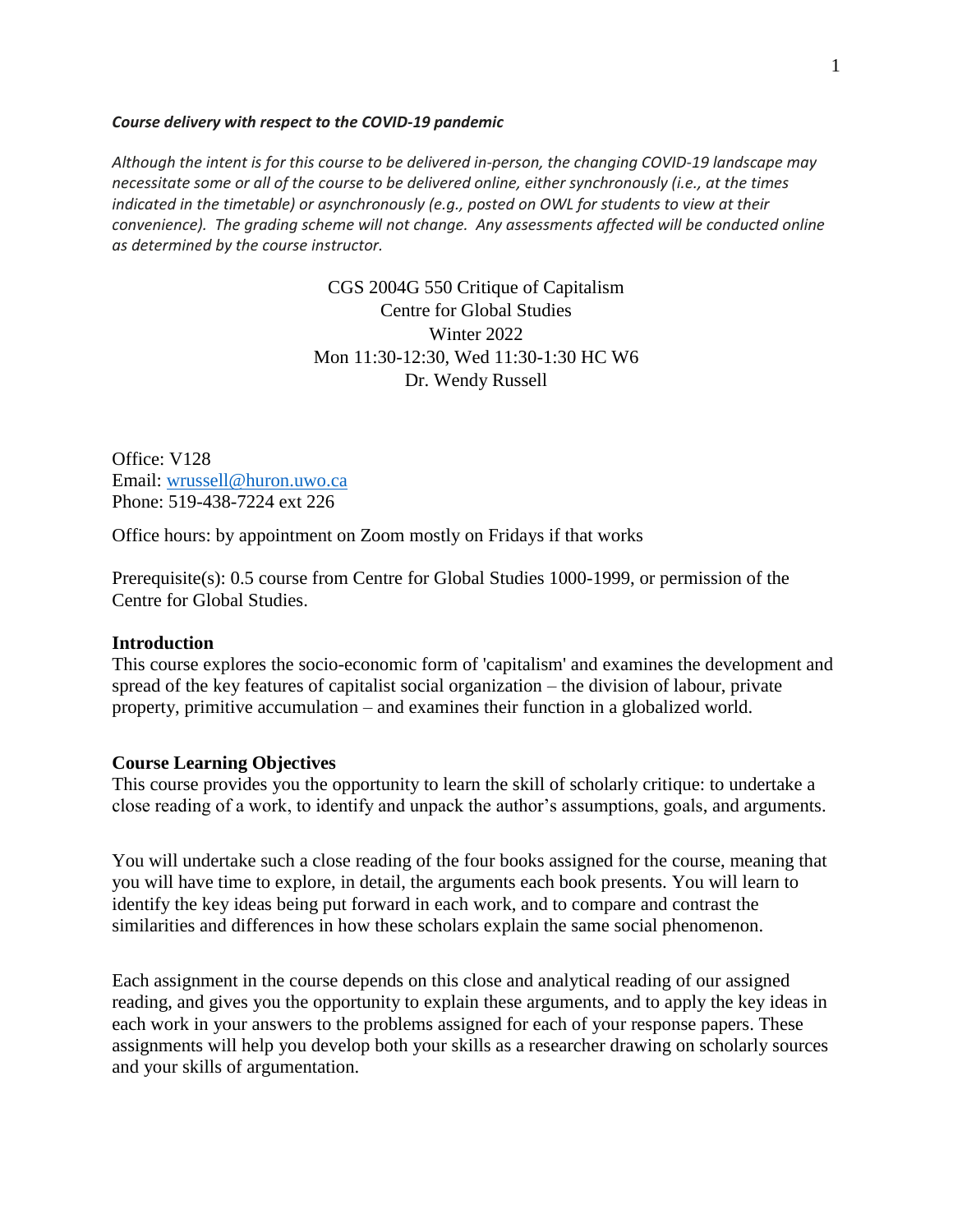### **Course Methods**

This course is lecture-based, supplemented with class discussions of how key ideas covered in the reading relate to real-world and current examples where the social aspects and effects of capitalism are revealed.

### **Required Readings**

In addition to these books, and as announced in class and via our shared OWL world, from time to time there may be additional materials to review.

Bauman, Zygmunt, 2006*. Consuming Life*. Cambridge, UK: Polity.

de Soto, Hernando, 2000. *The Mystery of Capital: Why Capitalism Triumphs in the West and Fails Everywhere Else*. New York: Basic Books.

Gibson-Graham, J.K., 2006. *A Postcapitalist Politics*. Minneapolis: University of Minnesota Press.

The bookstore has been unable to get this title in print (though 'major online book retailer' tells me it is available), but the good news is we have unlimited access to an electronic version at [this](https://ocul-uwo.primo.exlibrisgroup.com/permalink/01OCUL_UWO/r0c2m8/alma991044420297405163)  [link.](https://ocul-uwo.primo.exlibrisgroup.com/permalink/01OCUL_UWO/r0c2m8/alma991044420297405163)

Sundararajan, Arun, 2016. *The Sharing Economy: The End of Employment and the Rise of Crowd-Based Capitalism*. Cambridge, Massachusetts: The MIT Press.

#### **Evaluation**

Response Quizzes: 5 x 15% (total 75%) (distributed via OWL one week before they are due, on assigned readings, the due dates are noted below) Take Home Examination 25% (scheduled by the Registrar).

#### *Response Quizzes*

These are not like 'surprise tests' or attempts to stump you or diminish your confidence. But I couldn't think of any other noun that really suited this. So 'quiz' it is, meaning 'a set of quick questions to affirm comprehension and knowledge of key ideas'. Maybe 'Response Tracks', but you see what I mean that sounds odd, right?

Each response will be 250-500 words in length, submitted on OWL, and responding to the question I post for the week's readings. I do not know right now what each question will be because most of this will flow from our exploration of course materials in lecture and discussion. And who knows, maybe something amazing will happen- Uber driver union? Municipalities developing support for mutual aid?- and we can write about that.

Due dates for these are Week 2, Week 4, Week 6, Week 8, Week 10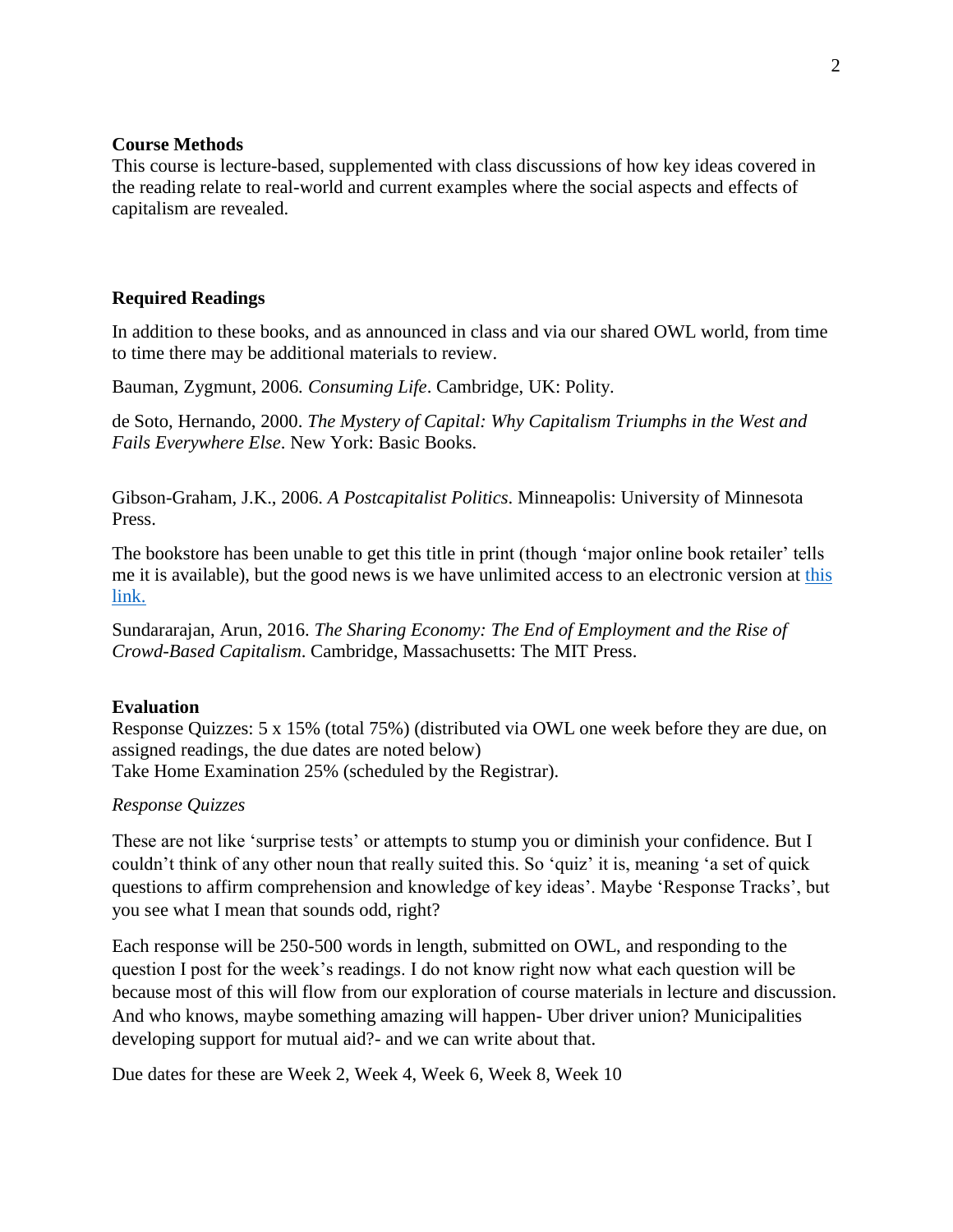# *Final Take Home Examination*

This is a 1250-1500 word essay recapping the basic processes and social entailments of capitalism, exploring its recent transformations and emerging prospects in relation to a supplementary case I will supply.

**Schedule of Topics and Readings** *Key: ZB = Zygmunt Bauman; HS = Hernando de Soto; GG = Gibson Graham; AS = Arun Sundararajan*

| Week 1 | January 10 Introduction                                                                                                    |
|--------|----------------------------------------------------------------------------------------------------------------------------|
|        | January 12 Writing About Capitalism: Sociology and Economics                                                               |
|        | Readings: ZB Introduction (1-24) and AS Introduction (1-20)                                                                |
| Week 2 | January 17 Writing About Capitalism: Geography and Development Economics                                                   |
|        | Readings: GG Introduction, HS Chapter 1                                                                                    |
|        | January 19: The Invention of Capitalism: Primitive Accumulation,<br>Proletarianization and the Gendered Division of Labour |
|        | Readings: Kaufman on OWL                                                                                                   |
| Week 3 | January 24-26 The 'Mysteries' of Capitalism                                                                                |
|        | Readings: HS Chapters 2, 3 and 4                                                                                           |
| Week 4 | January 31-February 2 Or is it Mystifying Capitalism?                                                                      |
|        | Readings: HS Chapters 5, 6 and 7                                                                                           |
| Week 5 | February 7-9 Post-Capitalist Thought: What if Capitalism's Trajectory is Not<br>What We Thought?                           |
|        | Readings: GG Chapters 1, 2, 3 and 4                                                                                        |
| Week 6 | February 14-16 Post-Capitalist Thought: Authority and Command from the<br>Ground Up                                        |
|        | Readings: GG Chapters 5, 6 and 7                                                                                           |
|        | Reading Week February 21-25                                                                                                |
| Week 7 | February 28-March 2 Post-Employment Capitalism: Is this the Revolution?                                                    |
|        | Readings: AS Chapters 1, 2                                                                                                 |
| Week 8 | March 7-9 Post-Employment Capitalism: Post-Revolutionary Anxieties and<br>Change                                           |
|        | Readings: AS Chapters 5, 6                                                                                                 |
| Week 9 | March 14-16 Post-Employment Capitalism: Now What?                                                                          |
|        | Readings: AS Chapters 7,8                                                                                                  |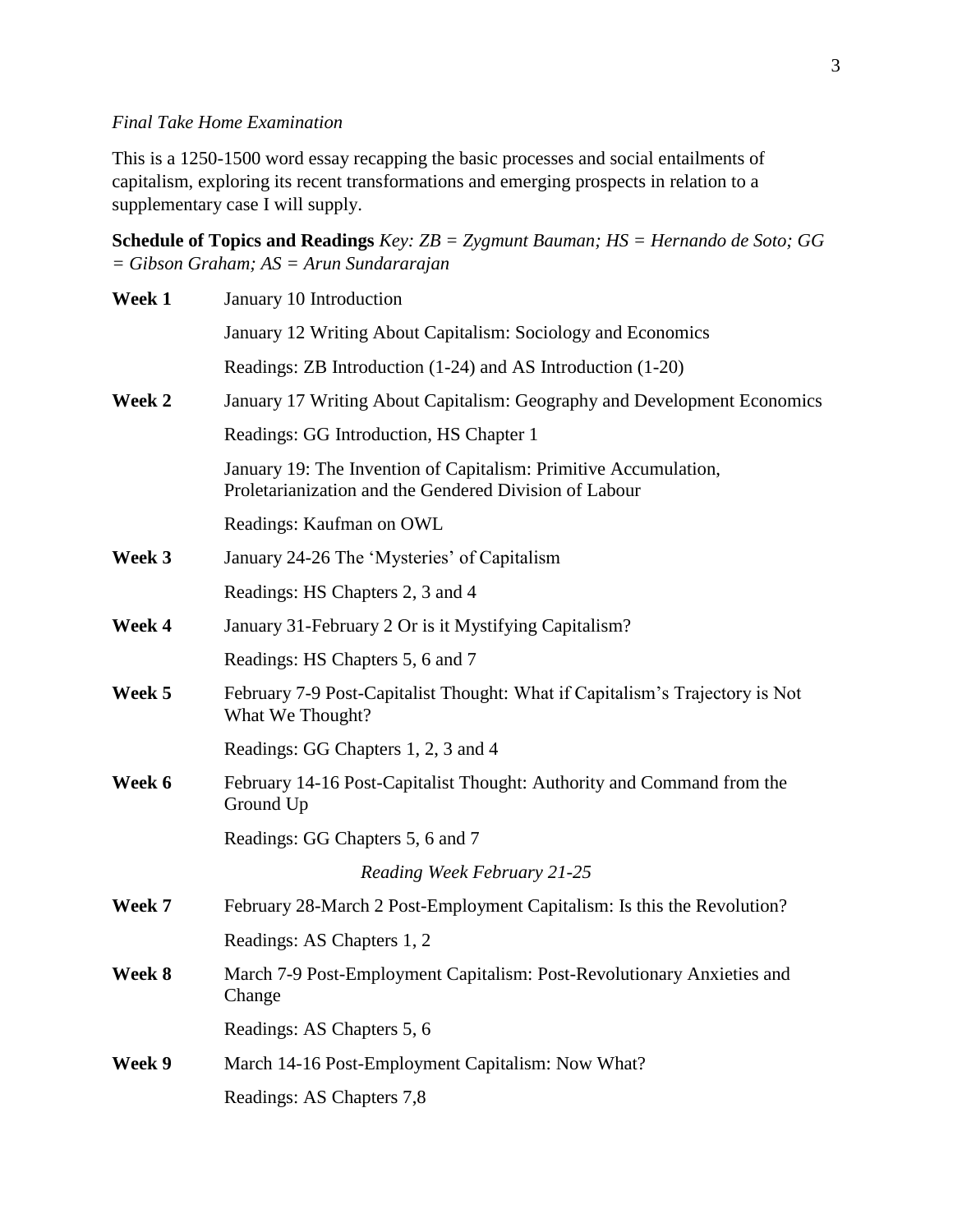**Week 10** March 21-23 Consumerism: Does Any Secure Social Order Still Exist? Readings: ZB Chapters 1, 2 **Week 11** March 28-30 Consumerism: Enough is Enough? Readings: ZB Chapters 3, 4 **Week 12** April 4-6 Capitalism in Transition Wrap and Exam Prep



# **Appendix to Course Outlines: Academic Policies & Regulations 2021 - 2022**

### **Mandatory Use of Masks in Classrooms**

Students will be expected to wear triple layer non-medical masks at all times in the classroom as per Huron policy and public health directives. Students are now permitted to drink water in class by lifting and replacing the mask each time a drink is taken. Students will be able to eat and drink outside of the classroom during scheduled breaks.

Students unwilling to wear a mask as stipulated by Huron policy and public health directives will be referred to the Dean's Office, and such actions will be considered a violation of the Huron Student Code of Conduct.

#### **Pandemic Contingency**

In the event of a COVID-19 resurgence during the course that necessitates the course delivery moving away from face-to-face interaction, all remaining course content will be delivered entirely online, typically using a combination of synchronous instruction (i.e., at the times indicated in the timetable) and asynchronous material (e.g., posted on OWL for students to view at their convenience). Any remaining assessments will also be conducted online at the discretion of the course instructor. In the unlikely event that changes to the grading scheme are necessary, these changes will be clearly communicated as soon as possible.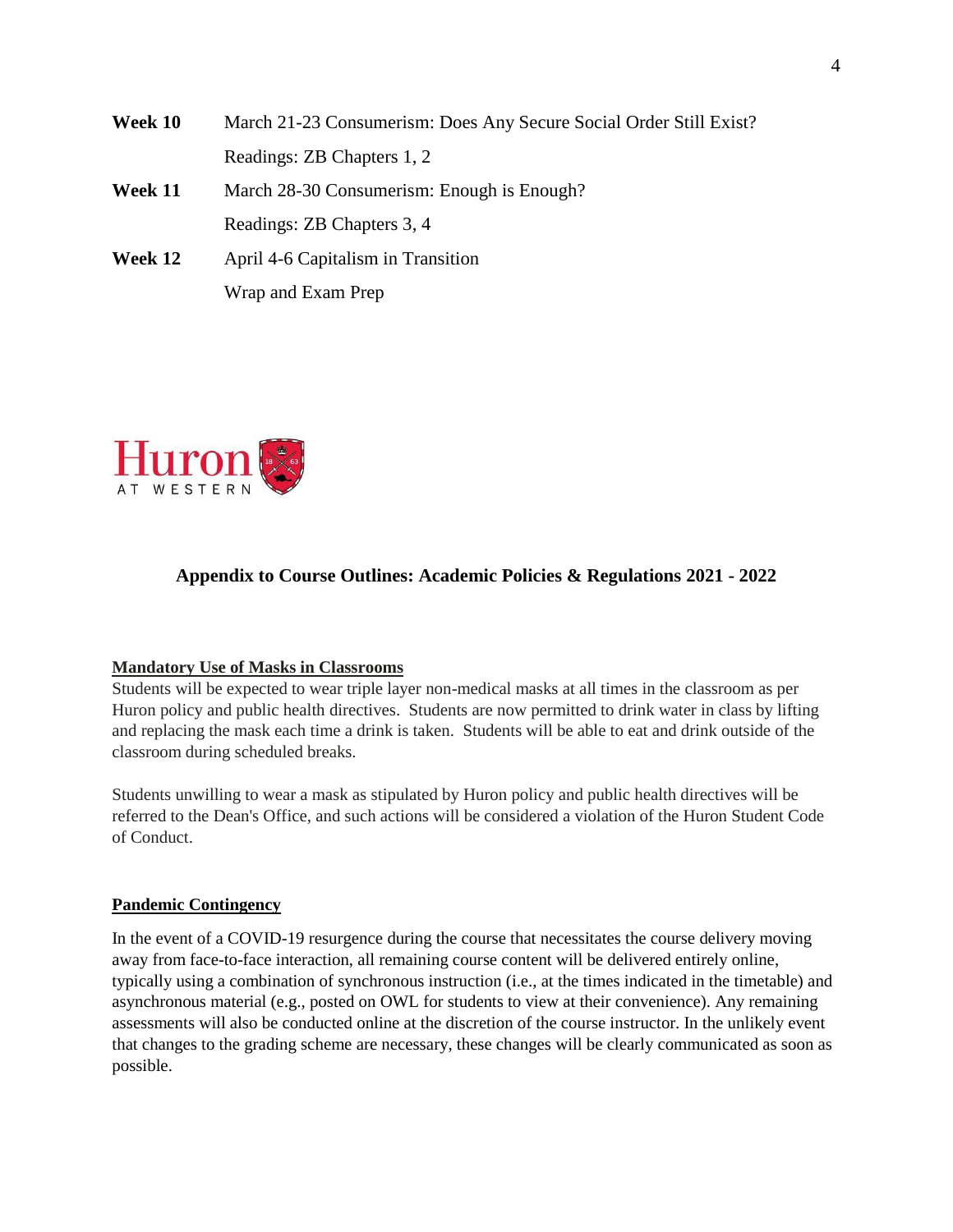### **Student Code of Conduct**

Membership in the community of Huron University College and Western University implies acceptance by every student of the principle of respect for the rights, responsibilities, dignity and well-being of others and a readiness to support an environment conducive to the intellectual and personal growth of all who study, work and live within it. Upon registration, students assume the responsibilities that such registration entails. While in the physical or online classroom, students are expected to behave in a manner that supports the learning environment of others. Please review the Student Code of Conduct at: [https://huronatwestern.ca/sites/default/files/Res%20Life/Student%20Code%20of%20Conduct%20-](https://huronatwestern.ca/sites/default/files/Res%20Life/Student%20Code%20of%20Conduct%20-%20Revised%20September%202019.pdf) [%20Revised%20September%202019.pdf.](https://huronatwestern.ca/sites/default/files/Res%20Life/Student%20Code%20of%20Conduct%20-%20Revised%20September%202019.pdf)

#### **Prerequisite and Antirequisite Information**

Students are responsible for ensuring that they have successfully completed all course prerequisites and that they have not completed any course antirequisites. Unless you have either the requisites for this course or written special permission from your Dean to enroll in it, you may be removed from this course and it will be deleted from your record. This decision may not be appealed. You will receive no adjustment to your fees in the event that you are dropped from a course for failing to have the necessary prerequisites.

#### **Attendance Regulations for Examinations**

A student is entitled to be examined in courses in which registration is maintained, subject to the following limitations:

- 1) A student may be debarred from writing the final examination for failure to maintain satisfactory academic standing throughout the year.
- 2) Any student who, in the opinion of the instructor, is absent too frequently from class or laboratory periods in any course will be reported to the Dean of the Faculty offering the course (after due warning has been given). On the recommendation of the Department concerned, and with the permission of the Dean of that Faculty, the student will be debarred from taking the regular examination in the course. The Dean of the Faculty offering the course will communicate that decision to the Dean of the Faculty of registration.

Review the policy on Attendance Regulations for Examinations here: [https://www.uwo.ca/univsec/pdf/academic\\_policies/exam/attendance.pdf.](https://www.uwo.ca/univsec/pdf/academic_policies/exam/attendance.pdf)

#### **Statement on Academic Offences**

Scholastic offences are taken seriously and students are directed to read the appropriate policy, specifically, the definition of what constitutes a Scholastic Offence, at the following website: [https://www.uwo.ca/univsec/pdf/academic\\_policies/appeals/scholastic\\_discipline\\_undergrad.pdf.](https://www.uwo.ca/univsec/pdf/academic_policies/appeals/scholastic_discipline_undergrad.pdf) The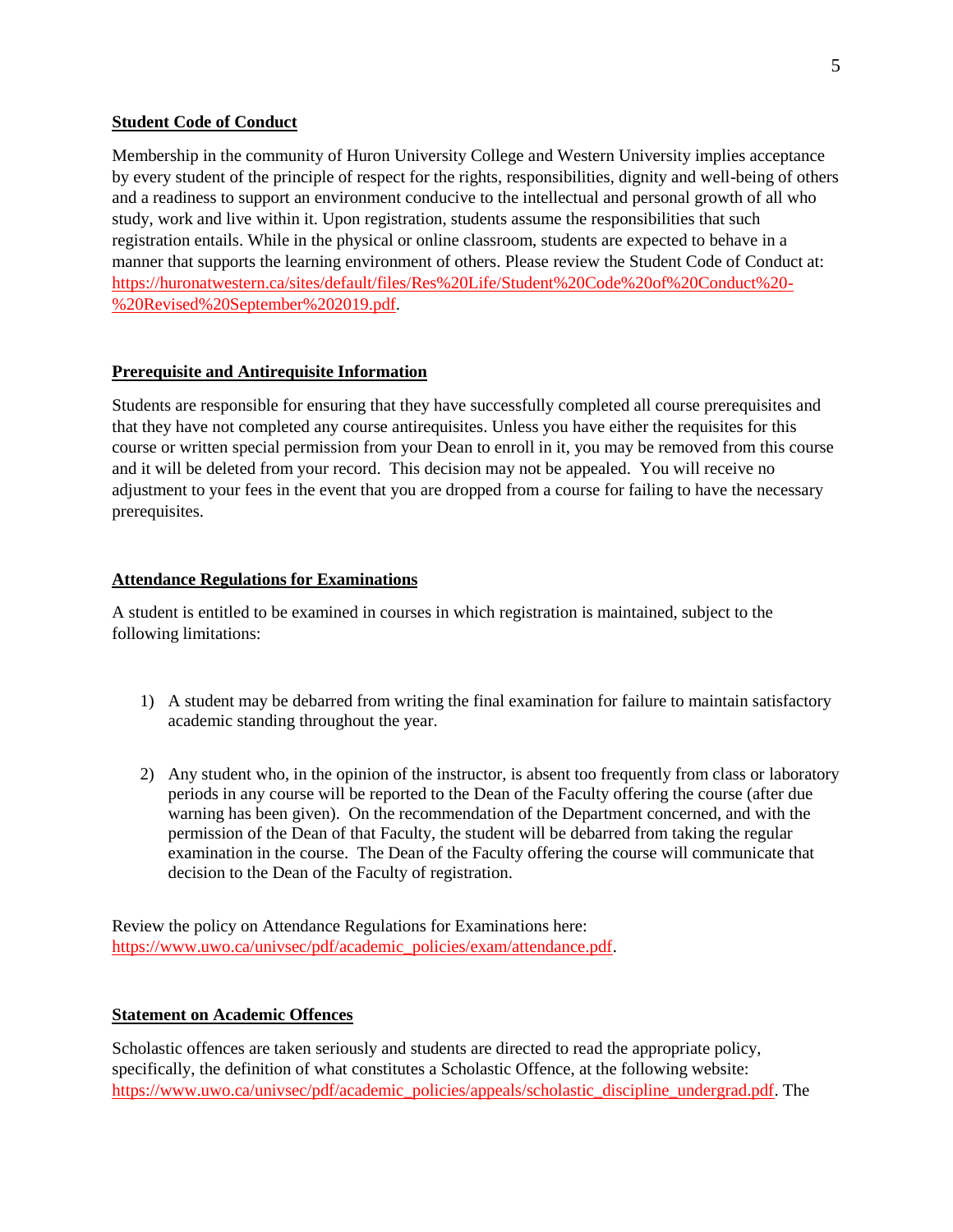appeals process is also outlined in this policy as well as more generally at the following website: [https://www.uwo.ca/univsec/pdf/academic\\_policies/appeals/appealsundergrad.pdf.](https://www.uwo.ca/univsec/pdf/academic_policies/appeals/appealsundergrad.pdf)

### **Turnitin.com**

All required papers may be subject to submission for textual similarity review to the commercial plagiarism detection software under license to the University for the detection of plagiarism. All papers submitted for such checking will be included as source documents in the reference database for the purpose of detecting plagiarism of papers subsequently submitted to the system. Use of the service is subject to the licensing agreement, currently between The University of Western Ontario and Turnitin.com [\(http://www.turnitin.com\)](http://www.turnitin.com/).

### **Statement on Use of Electronic Devices**

It is not appropriate to use electronic devices (such as, but not limited to, laptops, cell phones) in the classroom for non-classroom activities. Such activity is disruptive and distracting to other students and to the instructor, and can inhibit learning. Students are expected to respect the classroom environment and to refrain from inappropriate use of technology and other electronic devices in class.

## **Statement on Use of Personal Response Systems ("Clickers")**

Personal Response Systems ("clickers") may be used in some classes. If clickers are to be used in a class, it is the responsibility of the student to ensure that the device is activated and functional. Students must see their instructor if they have any concerns about whether the clicker is malfunctioning. Students must use only their own clicker. If clicker records are used to compute a portion of the course grade:

- the use of somebody else's clicker in class constitutes a scholastic offence
- the possession of a clicker belonging to another student will be interpreted as an attempt to commit a scholastic offence.

### **Academic Consideration for Missed Work**

Students who are seeking academic consideration for missed work during the semester may submit a selfreported absence form online provided that the absence is **48 hours or less** and the other conditions specified in the Senate policy at

[https://www.uwo.ca/univsec/pdf/academic\\_policies/appeals/accommodation\\_illness.pdf](https://www.uwo.ca/univsec/pdf/academic_policies/appeals/accommodation_illness.pdf) are met.

Students whose absences are expected to last **longer than 48 hours**, or where the other conditions detailed in the policy are not met (e.g., work is worth more than 30% of the final grade, the student has already used 2 self-reported absences, the absence is during the final exam period), may receive academic consideration by submitting a Student Medical Certificate (for illness) or other appropriate documentation (for compassionate grounds). The Student Medical Certificate is available online at [https://www.uwo.ca/univsec/pdf/academic\\_policies/appeals/medicalform.pdf.](https://www.uwo.ca/univsec/pdf/academic_policies/appeals/medicalform.pdf)

All students pursuing academic consideration, regardless of type, must contact their instructors no less than 24 hours following the end of the period of absence to clarify how they will be expected to fulfill the academic responsibilities missed during their absence. **Students are reminded that they should**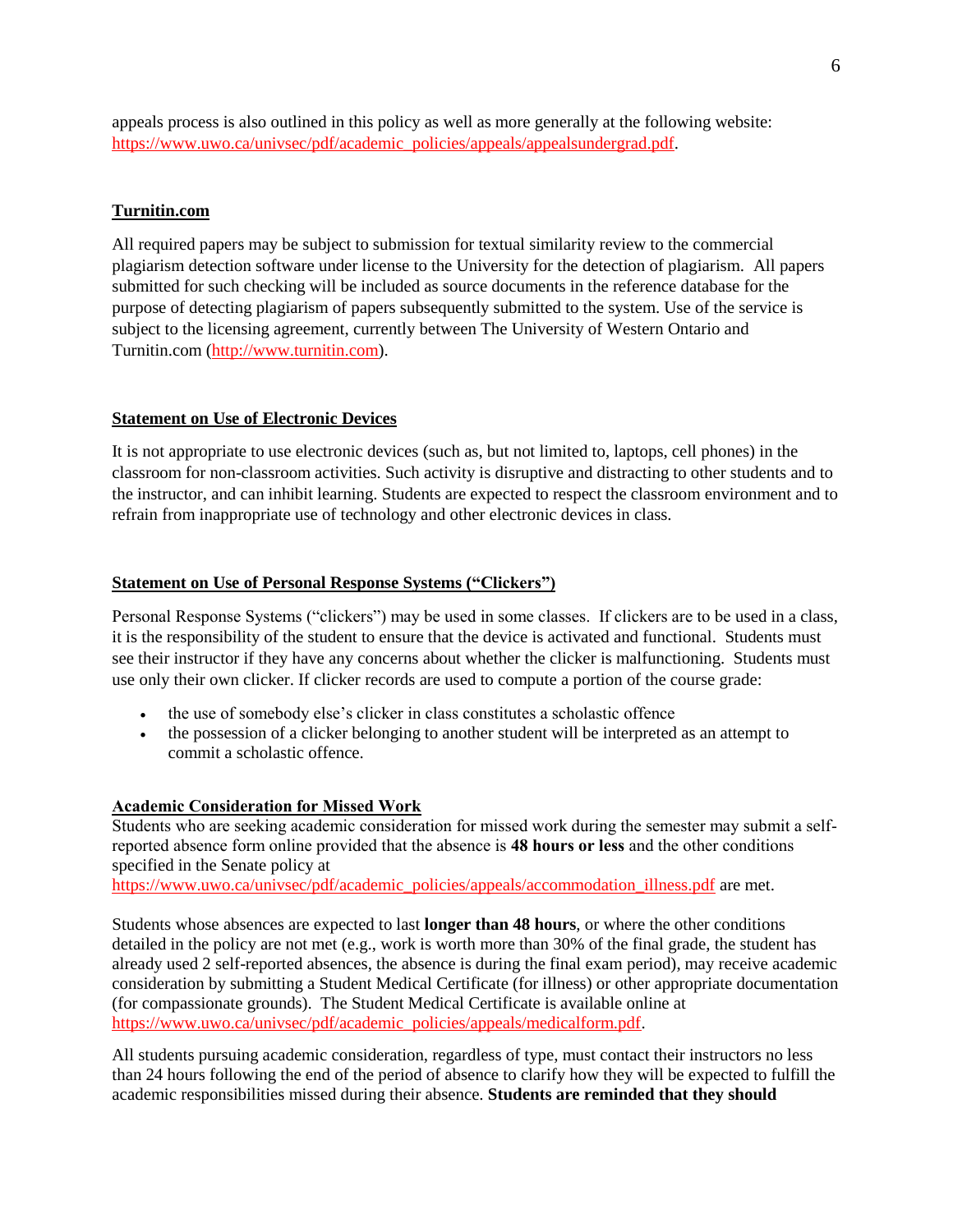#### **consider carefully the implications of postponing tests or midterm exams or delaying submission of work, and are encouraged to make appropriate decisions based on their specific circumstances.**

Students who have conditions for which academic accommodation is appropriate, such as disabilities or ongoing or chronic health conditions, should work with Accessible Education Services to determine appropriate forms of accommodation. Further details concerning policies and procedures may be found at: [http://academicsupport.uwo.ca/.](http://academicsupport.uwo.ca/)

#### **Policy on Academic Consideration for a Medical/ Non-Medical Absence**

### **(a) Consideration on Medical Grounds for assignments worth** *less than 10%* **of final grade: Consult Instructor Directly and Contact Academic Advising**

When seeking consideration on **medical grounds** for assignments worth *less than 10%* of the final course grade, and if the student has exceeded the maximum number of permissible Self-Reported absences, the student should contact the instructor directly. The student need only share broad outlines of the medical situation. The instructor **may** require the student to submit documentation to the academic advisors, in which case she or he will advise the student and inform the academic advisors to expect documentation. If documentation is requested, the student will need to complete and submit the [Student Medical Certificate.](https://www.uwo.ca/univsec/pdf/academic_policies/appeals/medicalform_15JUN.pdf) The instructor may not collect medical documentation. The advisors will contact the instructor when the medical documentation is received, and will outline the severity and duration of the medical challenge as expressed on the Student Medical Certificate and in any other supporting documentation. The student will be informed that the instructor has been notified of the presence of medical documentation, and will be instructed to work as quickly as possible with the instructor on an agreement for accommodation.

### **(b) Consideration on Non-Medical Grounds: Consult Huron Support Services/Academic Advising, or email [huronsss@uwo.ca.](mailto:huronsss@uwo.ca)**

Students seeking academic consideration for a **non-medical** absence (e.g. varsity sports, religious, compassionate, or bereavement) will be required to provide appropriate documentation where the conditions for a Self-Reported Absence have not been met, including where the student has exceeded the maximum number of permissible Self-Reported. All consideration requests must include a completed [Consideration Request Form.](https://huronatwestern.ca/sites/default/files/Forms/Academic%20Consideration%20Request%20Form%202020.pdf) Late penalties may apply at the discretion of the instructor.

Please review the full policy on Academic Consideration for medical and non-medical absence at: [https://www.uwo.ca/univsec/pdf/academic\\_policies/appeals/accommodation\\_illness.pdf.](https://www.uwo.ca/univsec/pdf/academic_policies/appeals/accommodation_illness.pdf) Consult [Huron](https://huronatwestern.ca/student-life/student-services/academic-advising/)  [Academic Advising](https://huronatwestern.ca/student-life/student-services/academic-advising/) at [huronsss@uwo.ca](mailto:huronsss@uwo.ca) for any further questions or information.

#### **Support Services**

For advice on course selections, degree requirements, and for assistance with requests for medical accommodation, students should email an Academic Advisor in Huron's Student Support Services at